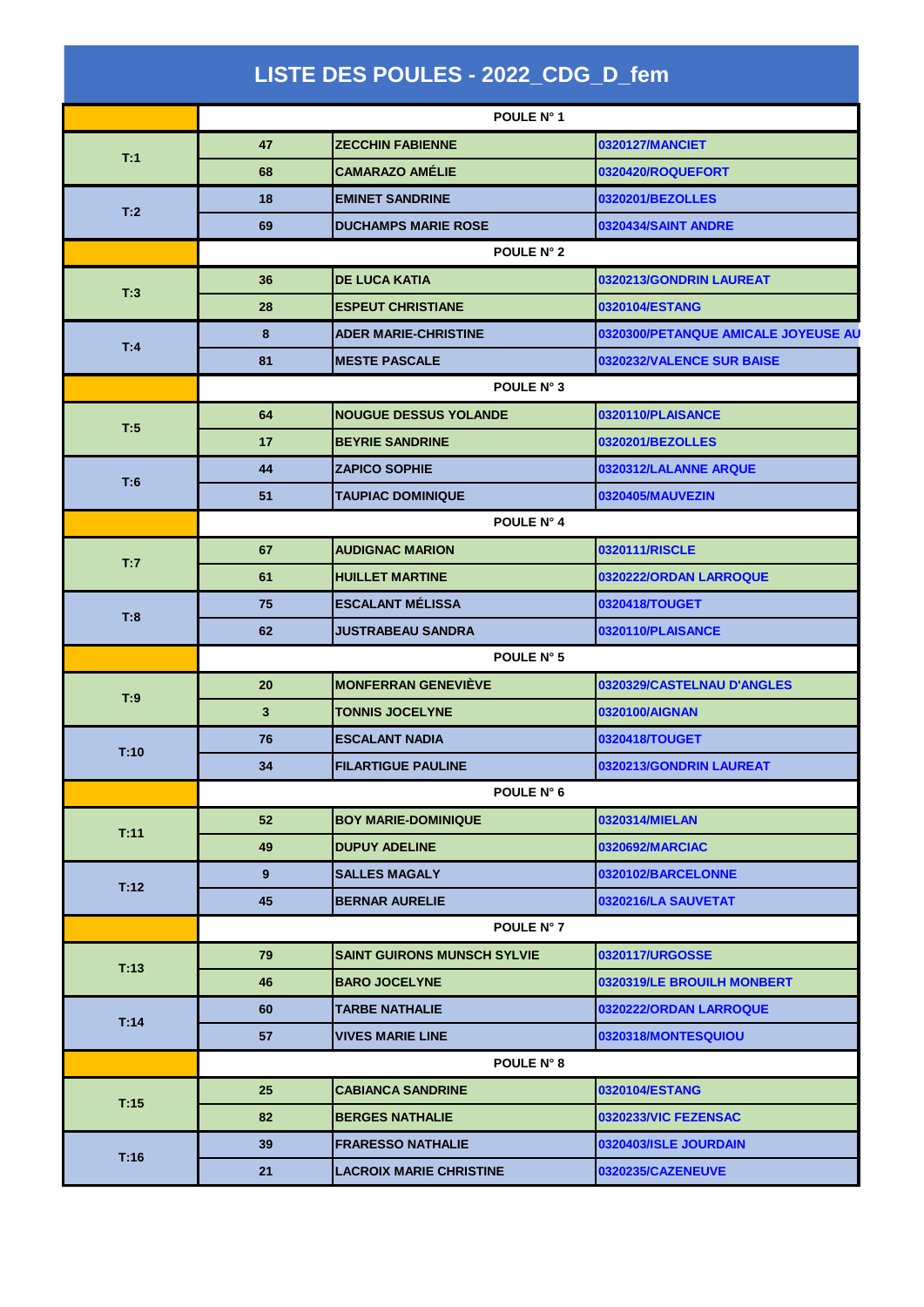|      | POULE N° 9      |                            |                              |  |  |
|------|-----------------|----------------------------|------------------------------|--|--|
| T:17 | 38              | <b>MILLIER VALÉRIE</b>     | 0320403/ISLE JOURDAIN        |  |  |
|      | $\overline{7}$  | <b>MOUDENS CHRISTINE</b>   | 0320303/AUCH LA HOURRE       |  |  |
| T:18 | 80              | <b>AGUER JOHANNA</b>       | 0320117/URGOSSE              |  |  |
|      | 24              | <b>DUBOS EMMA</b>          | 0320208/CONDOM               |  |  |
|      |                 | POULE N° 10                |                              |  |  |
| T:19 | 78              | <b>SAMALENS DENISE</b>     | 0320117/URGOSSE              |  |  |
|      | 23              | <b>COLLONGUES MARTINE</b>  | 0320208/CONDOM               |  |  |
| T:20 | 73              | <b>BACQUE CHRISTINE</b>    | 0320415/STE CHRISTIE         |  |  |
|      | 55              | <b>BOUZAC BRIGITTE</b>     | 0320316/MONBARDON            |  |  |
|      | POULE N° 11     |                            |                              |  |  |
| T:21 | 12              | <b>SARRAU CLAUDE</b>       | 0320308/BASSOUES             |  |  |
|      | 37              | <b>FILARTIGUE MARLÈNE</b>  | 0320213/GONDRIN LAUREAT      |  |  |
| T:22 | 42              | <b>PEREZ MARLENE</b>       | 0320312/LALANNE ARQUE        |  |  |
|      | 56              | <b>BOUPILLERE NICOLE</b>   | 0320407/MONTAUT LES CRENEAUX |  |  |
|      | POULE N° 12     |                            |                              |  |  |
| T:23 | 11              | <b>LARDENOIS MARLÉNE</b>   | 0320308/BASSOUES             |  |  |
|      | 35              | <b>DUCOR CHARLÈNE</b>      | 0320213/GONDRIN LAUREAT      |  |  |
| T:24 | 43              | <b>MARTIN OCÉANE</b>       | 0320312/LALANNE ARQUE        |  |  |
|      | 33              | <b>SAINT MARTIN KARINE</b> | 0320402/GIMONT               |  |  |
|      | POULE N° 13     |                            |                              |  |  |
|      | 15              | <b>BEGUE SÉVERINE</b>      | 0320201/BEZOLLES             |  |  |
| T:25 | $5\phantom{.0}$ | <b>FOURNIE FLORENCE</b>    | 0320303/AUCH LA HOURRE       |  |  |
| T:26 | 77              | <b>MARTINS SANDRINE</b>    | 0320412/URDENS               |  |  |
|      | 13              | <b>VALENTIN LAURENCE</b>   | 0320308/BASSOUES             |  |  |
|      |                 | POULE N° 14                |                              |  |  |
| T:27 | 40              | <b>DRUILHET GWENDOLINE</b> | 0320403/ISLE JOURDAIN        |  |  |
|      | 22              | <b>QUINSAC NELLY</b>       | 0320208/CONDOM               |  |  |
| T:28 | $\overline{2}$  | <b>PAPAREL ARLETTE</b>     | 0320100/AIGNAN               |  |  |
|      | 54              | <b>RAMBAULT CHLOE</b>      | 0320316/MONBARDON            |  |  |
|      |                 | POULE N° 15                |                              |  |  |
| T:29 | 71              | <b>LORT GEORGETTE</b>      | 0320229/SAINT JEAN POUTGE    |  |  |
|      | 50              | <b>BUTTIGIEG BÉATRICE</b>  | 0320405/MAUVEZIN             |  |  |
| T:30 | 65              | <b>BEZIAT ELODIE</b>       | 0320130/REANS                |  |  |
|      | 29              | <b>CASSOTO SYLVETTE</b>    | 0320210/FLEURANCE            |  |  |